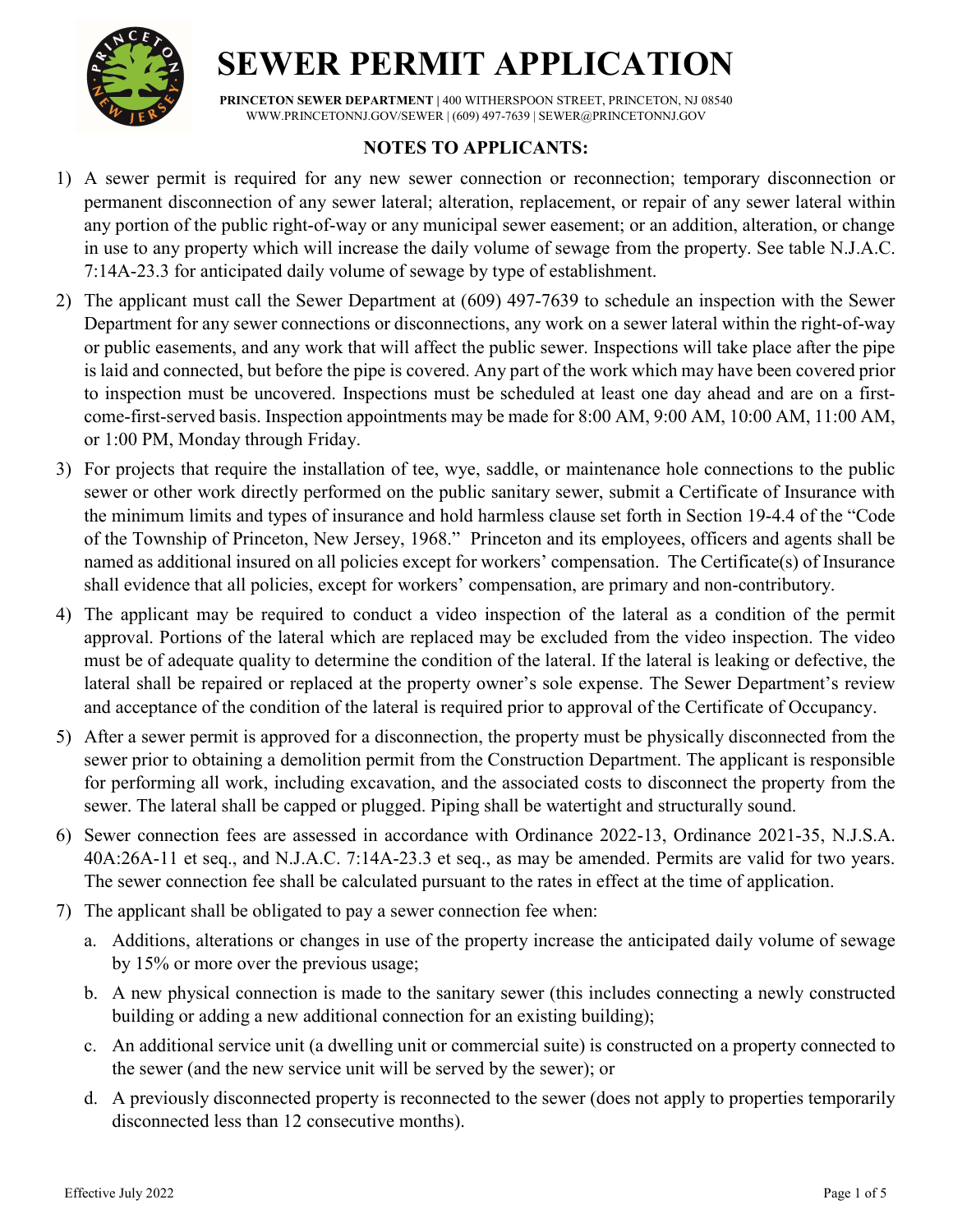

PRINCETON SEWER DEPARTMENT | 400 WITHERSPOON STREET, PRINCETON, NJ 08540 WWW.PRINCETONNJ.GOV/SEWER | (609) 497-7639 | SEWER@PRINCETONNJ.GOV

### NOTES TO APPLICANTS (CONT.):

- 8) The current sewer connection fee for a three-bedroom or larger residential dwelling is \$12,110.87. Sewer connection fees for other uses are calculated by multiplying the sewer connection fee rate (currently set at \$40.37 per gallon per day) by the anticipated daily volume of sewage for the property.
- 9) The anticipated daily volume of sewage is calculated in accordance with table N.J.A.C. 7:14A-23.3. If the proposed project does not match an establishment type listed in the table, the applicant may propose an alternate calculation, subject to approval by the Sewer Engineer.
- 10) The applicant may be eligible for:
	- a. a credit for the existing use of the property per table N.J.A.C. 7:14A-23.3; and/or
	- b. a 50% credit for each machine in commercial laundromats; and/or
	- c. a 50% credit for affordable housing units, including affordable units in inclusionary projects.
- 11) Do not submit payment for a sewer connection fee until the Sewer Department has reviewed and approved the application. At this time, the Sewer Department only accepts payment by check.
- 12) If the project will convey sewage from more than two buildings, extend through more than two properties, extend along a roadway or right-of-way, or if the project will produce more than 2,000 gallons per day, a treatment works approval must be obtained from the SBRSA and/or NJDEP prior to submission of the sewer permit application. Visit the Sewer Department web page (www.princetonnj.gov/sewer) for further guidance.
- 13) If the project will involve occupying or excavating in the public right-of-way or easements, the applicant must additionally obtain a permit from the Engineering Department for that purpose in accordance with Section 19-4 et seq. of the "Code of the Township of Princeton, New Jersey, 1968." If the project will involve occupying or excavating a county or state right-of-way, the applicant must additionally obtain a permit for that purpose from Mercer County or the NJDOT, respectively.
- 14) If the project will involve construction, modification, or replacement of a sewer lateral, or other plumbing related work, the applicant may be required to obtain a permit from the Construction Department for that purpose. Please contact the Construction Department office for further guidance.
- 15) If the project will impact a tree or shrub in the municipal right-of-way or requires the removal or destruction of a tree on private property, a tree removal permit is required in accordance with the applicable provisions of Section 22-6 or 22-11 of the "Code of the Township of Princeton, New Jersey, 1968." The contractor must delineate tree protection zones in accordance with Municipal Code Section 22-20.
- 16) All septic tank abandonments must be conducted with the approval and oversight of the Health Department. Please contact the Health Department office for further guidance.

Please contact the Sewer Department with any questions or visit the Sewer Department's website (www.princetonnj.gov/sewer) for more information or to view relevant Ordinance, Administrative Code, or Statutes.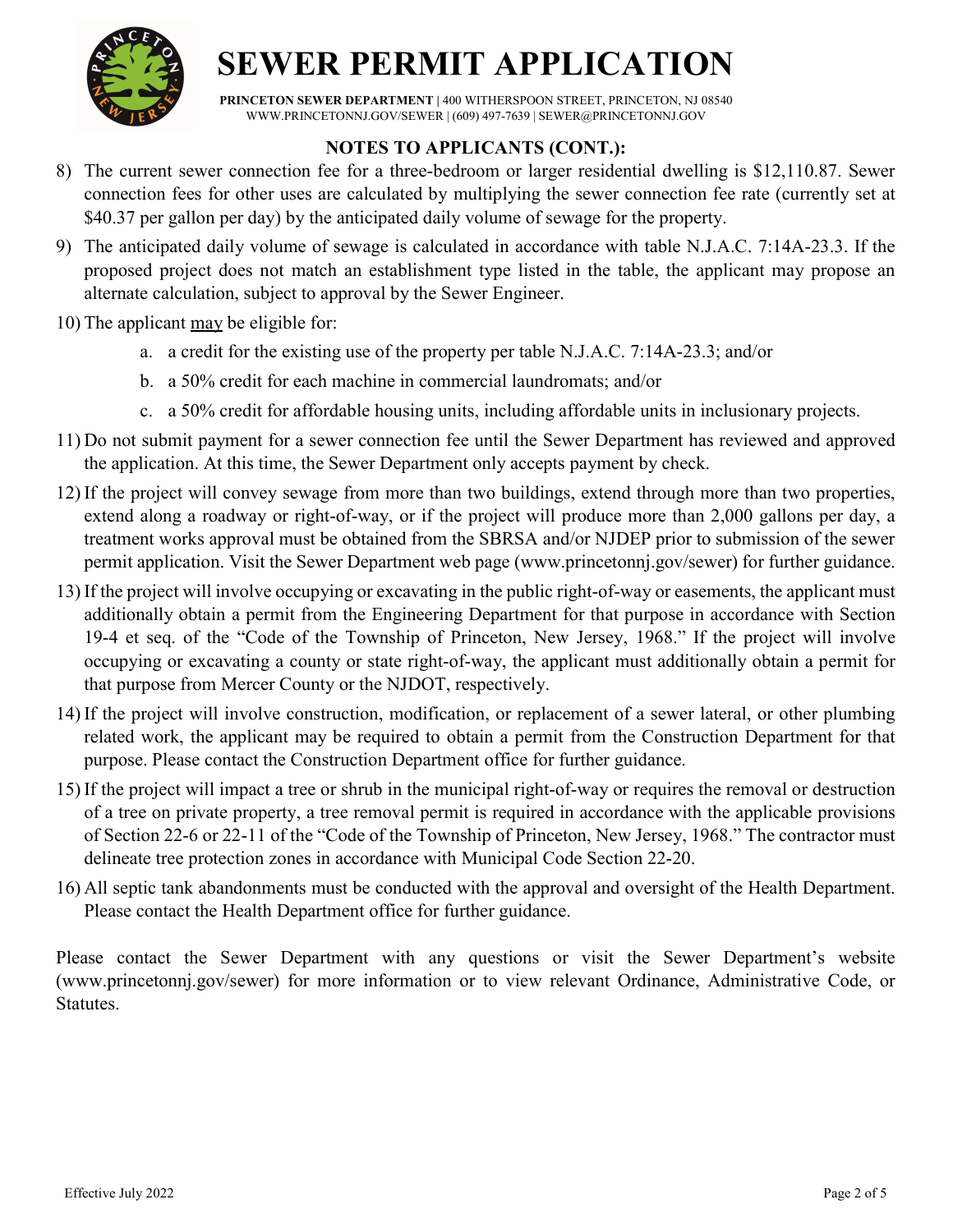

PRINCETON SEWER DEPARTMENT | 400 WITHERSPOON STREET, PRINCETON, NJ 08540 WWW.PRINCETONNJ.GOV/SEWER | (609) 497-7639 | SEWER@PRINCETONNJ.GOV

#### ANTICIPATED DAILY VOLUME OF SEWAGE FROM N.J.A.C. 7:14A-23.3:

| <b>Type of Establishment</b>                                                                   | <b>Measurement Unit</b> | <b>Gallons Per Day</b>  |
|------------------------------------------------------------------------------------------------|-------------------------|-------------------------|
| Residential Dwellings (single family home, duplex units, townhouses, condominiums, apartments) |                         |                         |
| 1 bedroom unit                                                                                 | Per Dwelling            | 150                     |
| 2 bedroom unit                                                                                 | Per Dwelling            | 225                     |
| 3 bedroom unit or larger                                                                       | Per Dwelling            | 300                     |
| 1 bedroom unit (age restricted)                                                                | Per Dwelling            | 110                     |
| 2 bedroom unit (age restricted)                                                                | Per Dwelling            | 170                     |
| 3 bedroom unit or larger (age restricted)                                                      | Per Dwelling            | 225                     |
| <b>Transit Dwelling Units</b>                                                                  |                         |                         |
| Hotels                                                                                         | Bedroom                 | 75                      |
| Lodging Houses and tourist homes                                                               | Bedroom                 | 60                      |
| Motels and tourist cabins                                                                      | Bedroom                 | 60                      |
|                                                                                                | Boarder                 | 50                      |
| Boarding houses (Max. permitted occupancy)                                                     |                         |                         |
| Camps                                                                                          |                         | 100                     |
| Campground/mobile rec. vehicle/tent                                                            | Site                    |                         |
| Parked Mobile Trailer Site                                                                     | Site                    | 200                     |
| Children's Camps                                                                               | Bed                     | 50                      |
| Labor Camps                                                                                    | Bed                     | 40                      |
| Day Camps - No Meals                                                                           | Person                  | 15                      |
| <b>Restaurants (including washrooms and turnover)</b>                                          |                         |                         |
| Average Restaurant                                                                             | Seat                    | 35                      |
| Bar/coctail Lounges                                                                            | Seat                    | 20                      |
| <b>Fast Food Restaurant</b>                                                                    | Seat                    | 15                      |
| 24 hour service restaurant                                                                     | Seat                    | 50                      |
| Curb service/drive-in restaurant                                                               | Car Space               | 50                      |
| <b>Clubs</b>                                                                                   |                         |                         |
| Residential                                                                                    | Member                  | 75                      |
| Nonresidential                                                                                 | Member                  | 35                      |
| Racquet club                                                                                   | (per court per hour)    | 80                      |
| Bathhouse with shower                                                                          | Person                  | 25                      |
| Bathhouse without shower                                                                       | Person                  | 10                      |
| <b>Institutions (includes staff)</b>                                                           |                         |                         |
| Hospitals                                                                                      | Bed                     | 175                     |
| Assisted living facility                                                                       | Bed                     | 100                     |
| Skilled nursing facility                                                                       | Bed                     | 75                      |
| Other institutions                                                                             | Bed                     | 125                     |
| <b>Schools (includes staff)</b>                                                                |                         |                         |
| No shower or cafeteria                                                                         | Student                 | 10                      |
| With cafeteria                                                                                 | Student                 | 15                      |
| With cafeteria and showers                                                                     | Student                 | 20                      |
| With cafeteria, showers and laboratories                                                       | Student                 | 25                      |
| Boarding                                                                                       | Student                 | 75                      |
| <b>Automobile service stations</b>                                                             |                         |                         |
|                                                                                                | Per Filling Position    | 125                     |
| Service bays                                                                                   | Per Bay                 | 50                      |
| Mini-market                                                                                    | Sq. Ft.                 | 0.1                     |
| <b>Miscellaneous</b>                                                                           |                         |                         |
| Office buildings (gross area)                                                                  | Sq. Ft.                 | 0.1                     |
| Stores and shopping centers (gross area)                                                       | Sq. Ft.                 | 0.1                     |
| Factories/warehouses (add process wastewater)                                                  | Employee                | $\overline{25}$         |
| with showers, (add process wastewater)                                                         | Employee                | 40                      |
| Laundromats                                                                                    | Per Machine             | 580                     |
| Bowling alleys                                                                                 | Alley                   | 200                     |
| Picnic Parks (restrooms only)                                                                  | Person                  | 10                      |
| Picnic Parks with showers                                                                      | Person                  | 15                      |
| Fairgrounds (based upon average attendance)                                                    | Person                  | 5                       |
| Assembly halls                                                                                 | Seat                    | 3                       |
| Airports (based on passenger use)                                                              | Passenger               | 3                       |
| Churches (worship area only)                                                                   | Seat                    | 3                       |
| Theater (indoor)                                                                               | Seat                    | $\mathfrak{Z}$          |
| Dinner theater                                                                                 | Seat                    | 20                      |
| Catering/Banquet Hall                                                                          | Person                  | 20                      |
| Sports stadium                                                                                 | Seat                    | $\overline{\mathbf{3}}$ |
| Visitor Center                                                                                 | Visitor                 | 5                       |
| Multi-member swimming pool                                                                     | Person                  | $\overline{15}$         |
|                                                                                                |                         |                         |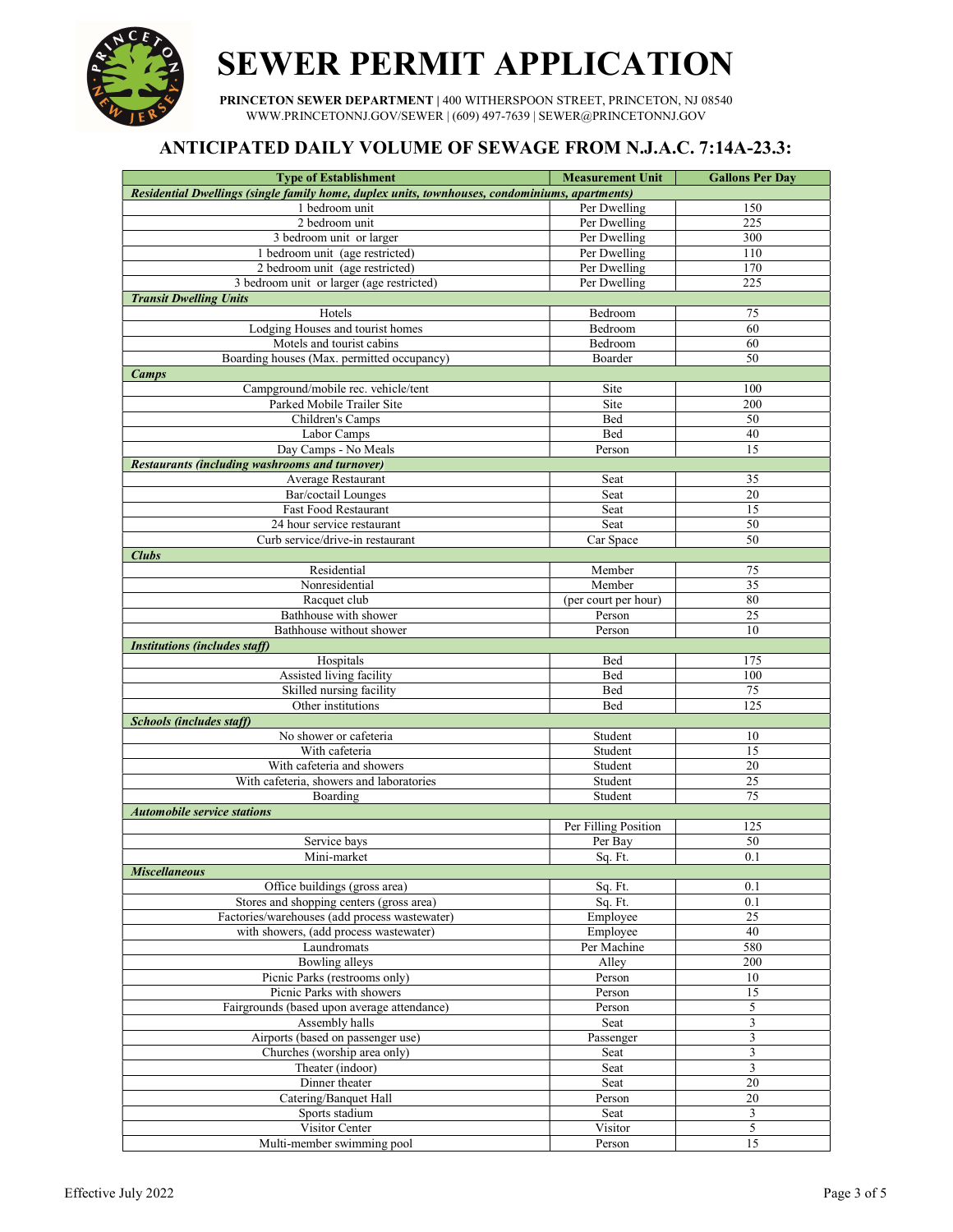

PRINCETON SEWER DEPARTMENT | 400 WITHERSPOON STREET, PRINCETON, NJ 08540 WWW.PRINCETONNJ.GOV/SEWER | (609) 497-7639 | SEWER@PRINCETONNJ.GOV

### PROJECT SITE PLAN / SKETCH:

THE APPLICANT MUST PROVIDE A SITE PLAN THAT SHOWS THE LOCATIONS OF THE BUILDING, LATERAL, CLEANOUTS, SEWER MAIN, PROPERTY LINES, EASEMENT(S), PIPE MATERIAL, PIPE LENGTH, PIPE DIAMETER, TREE LOCATIONS, AND OTHER PERTINENT INFORMATION. USE THE SPACE BELOW TO SKETCH THE SITE OR ATTACH A SEPARATE SITE PLAN. APPLICANT MUST ALSO SUBMIT COPIES OF ANY ARCHITECTURAL OR ENGINEERING DRAWINGS, PLUMBING SCHEMATICS, FLOOR PLANS, AND/OR OTHER DRAWINGS SUBMITTED TO THE CONSTRUCTION DEPARTMENT AND/OR ENGINEERING DEPARTMENT. IF THE DRAWING(S) AND/OR SKETCH ARE NOT CLEAR, LEGIBLE, AT AN APPROPRIATE SCALE, AND PROVIDE THE INFORMATION REQUESTED ABOVE, THE APPLICATION WILL BE RETURNED TO THE APPLICANT.